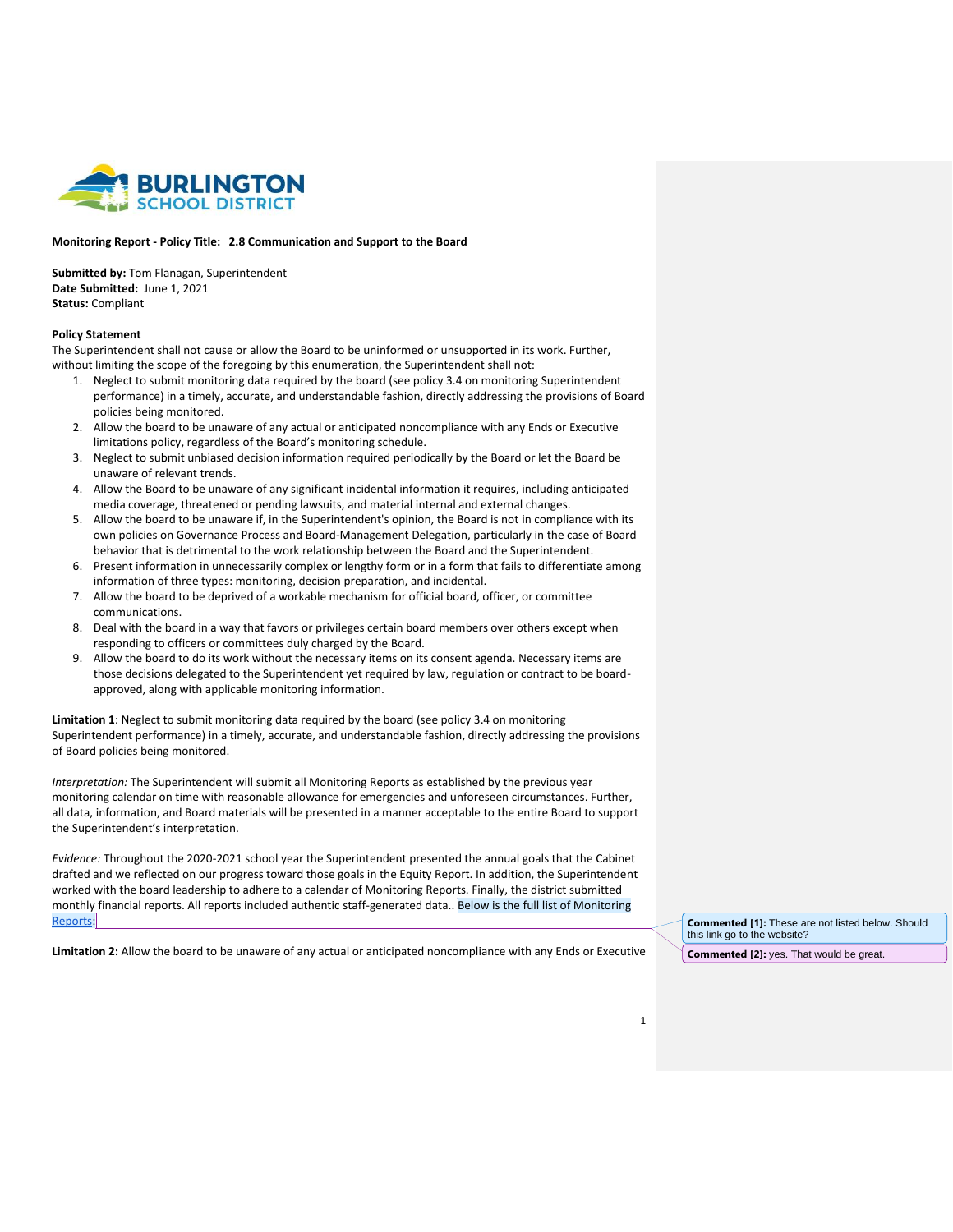

limitations policy, regardless of the Board's monitoring schedule.

*Interpretation:* The Superintendent's Monitoring Reports must truthfully and accurately alert the Board to any condition of current non-compliance or condition of noncompliance considered likely in the future.

*Evidence:* Occurrences of non-compliance are noted in the regular Superintendent's Board Monitoring Reports. The Superintendent did report incidents of Board policy partial-compliance in multiple reports during the 2020-2021 school year.

**Limitation 3:** Neglect to submit unbiased decision information required periodically by the Board or let the Board be unaware of relevant trends.

*Interpretation:* The Superintendent shall periodically provide information, data, and evidence of trends necessary for the Board to make informed decisions.

*Evidence:* Board agendas, meeting materials, and minutes accurately identify when the Superintendent provided the Board with relevant and helpful information. Examples since July 2020 include:

- Included Superintendent recommendations regarding board actions in memos to the board.
- Developed and shared comprehensive budget planning information for FY22 in committee, full board, and with the public. These can be found on the **budget webpage**.
- Utilized enrollment trends to make staffing decisions.
- Informed the board of staffing requirements in hiring recommendations and updates.
- Communicated challenges regarding multilingual communication and included this in the budgeting process.
- Provided an update on our goals and strategies to eliminate the opportunity gaps through the Equity and [Inclusion Data Report.](https://www.bsdvt.org/district/superintendent/school-assessments-data/)
- Provided consultation on policy governance structure and a plan to ensure compliance with review and revision of our mandatory policies.
- Informed of school calendar changes due to COVID.

**Limitation 4**: Allow the Board to be unaware of any significant incidental information it requires, including anticipated media coverage, threatened or pending lawsuits, and material internal and external changes.

*Interpretation:* I interpret "incidental information" to that which is agreed upon by the Board and Superintendent. Providing the Board with current incidental information within Superintendent's control ensures that incidents of surprise are infrequent. It also includes any information the Board clarifies in advance that the entire Board needs.

*Evidence:* The Superintendent used regular Board meetings, committee meetings, weekly board leadership meetings, weekly board chair check-ins, and weekly updates to apprise the Board of matters of importance. Using board updates, board meetings, and executive sessions ensures that the Board is informed as it relates to litigation, personnel matters of a sensitive nature, personnel changes, matters likely to result in media coverage, student safety and welfare, and District updates and events. In addition, weekly meetings between the Superintendent and Board Chair, as well as the Superintendent and board leadership, ensures District leadership works together to develop Board meeting agendas. Meeting the requirements of this limitation, the Superintendent is supported by the Executive Assistant and members of the District leadership team.

**Limitation 5:** Allow the board to be unaware if, in the Superintendent's opinion, the Board is not in compliance with its own policies on Governance Process and Board-Management Delegation, particularly in the case of Board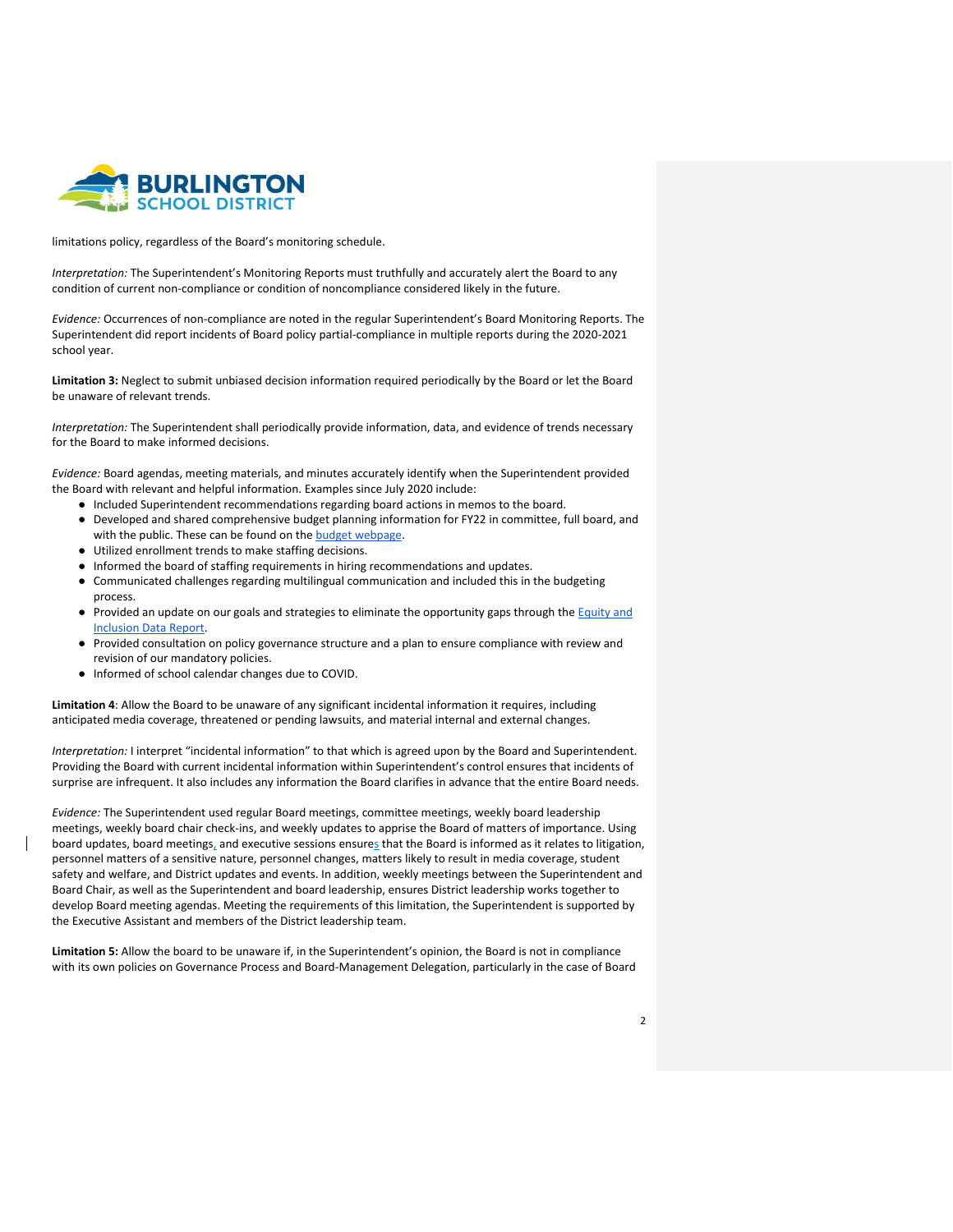

behavior that is detrimental to the work relationship between the Board and the Superintendent.

*Interpretation:* The Superintendent has the responsibility to bring matters to the Board's attention that, in their opinion, indicates Board behavior that is out of compliance with Board policies. If an individual matter or the infraction is of the entire Board, it shall be brought to the attention of the Board as a whole.

*Evidence:* The Superintendent established and communicated clear guidance to the Board and District Leadership regarding communication between staff and board members to ensure Board compliance with policy governance. This information was included in weekly updates and also has occurred in one-on-one conversations. Additionally, the Superintendent identified a need to develop a schedule for the board to review mandatory policies beginning in SY21-22.

**Limitation 6**: Present information in unnecessarily complex or lengthy form or in a form that fails to differentiate among information of three types: monitoring, decision preparation, and incidental.

*Interpretation:* The Superintendent shall submit all written and verbal reports and information in a manner that is short, concise, and to the point, distinguishing between reports to be used to oversee operation [monitoring], to make decisions, or solely for informational purposes.

*Evidence:* Reports and other presentations made by the Superintendent were completed within the agreed-upon time to allow the board to review information prior to meetings. The Superintendent utilized memos to provide concise information and a clear recommendation so the board can make informed decisions. Additionally, the Superintendent has begun identifying topics for board meetings as action or discussion so it is clear when the board is required to take action.

**Limitation 7**: Allow the board to be deprived of a workable mechanism for official board, officer, or committee communications.

*Interpretation:* The Superintendent shall provide access to available tools to communicate effectively among Board members and with the Superintendent. The Superintendent will also provide systems that will facilitate a reliable flow of information between the Board and Superintendent and between Board Committees and the Superintendents designees.

*Evidence:* The Board uses Google Docs and Burlington School District email to the extent allowed by law to make communication and the recording of Board meeting minutes more efficient. The Board uses Boarddocs for postings of the agenda and efficient decision making. Board meetings are posted on Boarddocs, with a link on the website. The Superintendent identified district personnel to be the district lead for each committee. This district committee lead liaises between the Superintendent and Committee chairs to develop agendas and prepare materials for meetings. These structures were developed and clearly articulated in weekly board updates.

**Limitation 8**: Deal with the board in a way that favors or privileges certain board members over others except when responding to officers or committees duly charged by the Board.

*Interpretation:* The Superintendent will communicate all significant information with the whole board and will not favor specific board members by providing additional information to individuals outside of their leadership roles on the board.

*Evidence:* The Superintendent provides all significant information to the whole board through meetings and weekly updates. The Superintendent meets with the Board Chair weekly so she can conduct her duties as chair, and the Superintendent also meets with board leadership weekly to develop agenda items for board meetings. The